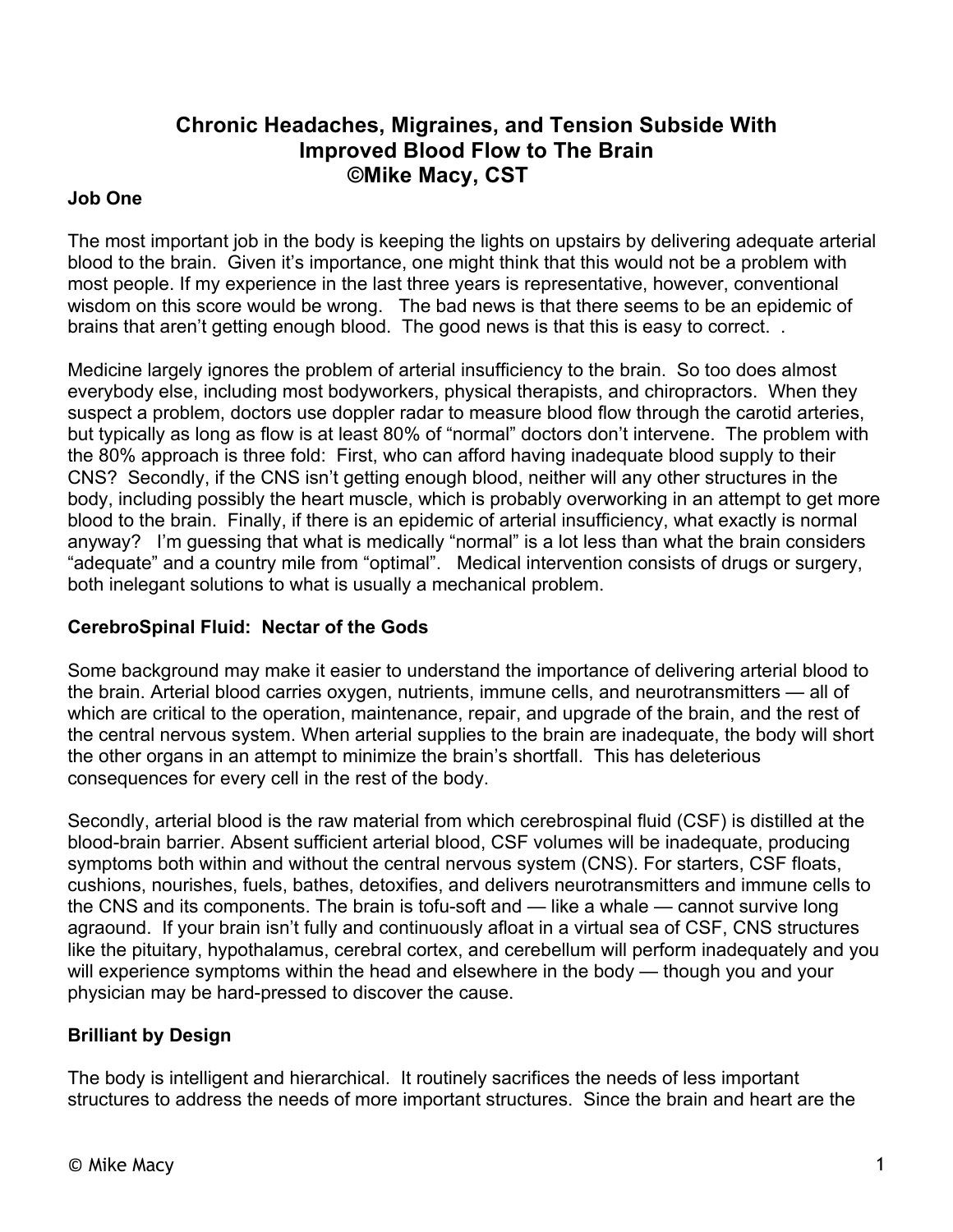two most important organs in the body, when blood supplies to either are inadequate, the body puts other structures on short rations and recruits muscles and tissues to minimize the supply shortfall. For the brain, the more obvious indicators of chronic arterial insufficiency are chronic muscle tension in the neck and shoulders, chronic problems with the cervical and thoracic spine, weak cranial rhythm, and chronic headaches. Muscle tension and spinal misalignments shorten the distance between heart and brain, thereby reducing the supply shortfall.

Given the importance of supplying arterial blood and its load of oxygen, nutrients, and immune cells to the brain, one would think that our bodies would be designed a little better. Actually, they are. Redundancy has been built in. Four arteries supply the brain with all its blood, the left and right carotids and the left and right vertebrals. Once inside the brain, the carotids connect to a roughly pentagonal structure called the Circle of Willis. This distributional hub, allows one side of the brain to be served by the opposite carotid, in the event of a complete blockage on that side. Not ideal, but certainly better than having half your brain die from lack of oxygen. The vertebral arteries primarily supply the three lowest structures in the brain, pons, medulla, and cerebellum. These structures play a vital role in basic life support plus communications between the brain and everything in the body below the neck. Rather than flowing into a common circular structure, the vertebral arteries join inside the head to form the basilar artery. This single arterial trunk has the same ability to feed both sides of the pons, medulla, and cerebellum from one vertebral artery when the other is blocked. Finally, the basilar artery connects into the posterior base of the Circle of Willis providing an additional layer of mutual aid in the event of a significant shortfall.

This revenue-sharing, back-up design underscores the importance of getting arterial blood to the brain. So far as I know, no other organ has such an elaborate back-up system. One reliable way to determine if the brain's arterial supply is adequate is to ask the Circle of Willis. Typically, it wil stell you straight out.

## **The Snake in the Grass**

Obviously, if arterial inadequacy is epidemic as I believe, there must be some other explanation. In fact, there are several. First, our heads are very heavy, so opportunities for mischief abound. Recent advances in the understanding of, for example, the impact of heading soccer balls or helmet to helmet football collisions on the brain and spine underscore just how vulnerable our brains are. Secondly, in less than 200 years, humankind has gone from walking, running and riding horses-- which are dangerous enough activities-- to moving at extremely high speeds. Of course, our bodies have had no time to adapt to these changes. When there is a problem, we experience horrific acceleration and deceleration, and the associated forces. Also, vascular diseases are on the upswing among those opting for inactive lifestyles and sports injuries are more frequent in the active set. Here in Alaska, both extremes are exacerbated by the the cold, dark climate, slippery roads, trails, and parking lots, the popularity of snowmachines and 4-wheelers, substance abuse, and bad drivers.

People with vascular insufficiency may or may not have symptoms. Even if they do, they usually won't be aware of them. The most common include chronic headaches, chronic neck tension, chronic cervical problems, vision problems, ear problems, balance problems, and hypertension. Even absent complaints, the head will typically tilt toward the artery with the biggest restriction.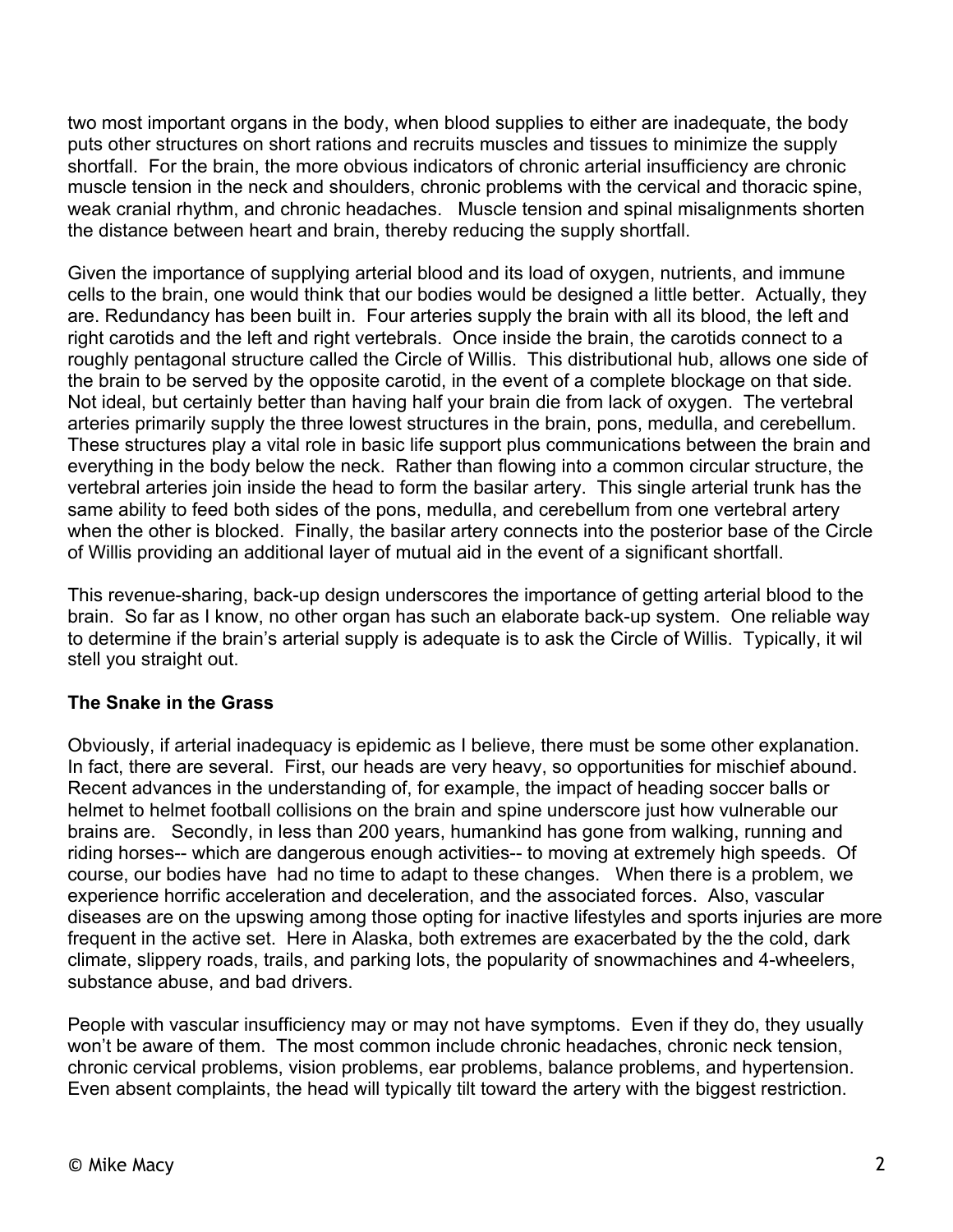Often the pulse of one of the carotid arteries will be visually prominent, the other absent or pale in comparison If visual clues aren't sufficiently clear, it's usually a simple matter to palpate all four arteries to gain a sense of where the biggest problem is. A perceptibly imbalanced or weak may also indicate arterial insufficiency.

Often, there will be more than one restriction on a given artery, and more than one artery with restrictions. Generally, this doesn't pose a significant diagnostic problem, because the most significant restriction usually exerts the biggest pull on the artery, and this is usually easy to sense manually. Ideally, you treat the most significant restrictions first. Furthermore, regardless of the cause, If you can find a restriction, you can almost always get it to release, using traction, induction, dialoguing, or, in the case of scar tissue and adhesions, the assistance of the immune system.

Although there aren't many practitioners focused on releasing vascular restrictions, the good news is that it's not exactly rocket science. But the effects are dramatic, both in terms of cessation of symptoms as well as over all health improvement and optimization. The neck muscles relax and the spine lengthens. Patients report that chronic brain fog dissipates and they are able to think more clearly and multi-task, as they did prior to their injury. Chronic hearing problems and tinnitus disappear. And, as previously mentioned the cranial rhythm is robust and expansive. .

When flow through one or more of the carotid or vertebral arteries is restricted, tension sets up in the entire system. The situation is analogous to trying to such the last bit of soda up through a straw. Frequently once the tension is released, the entire head, skull, membranes, brain and associated arteries relax. This is palpable, often to both patient and practitioner. In some cases, however, the entire arterial net of the brain will be skewed and will have to be rebalanced, using one or more of the carotids and vertebrals as handles. In one case, this took about an hour. My patient and I could feel exactly where we were working most of the time, relative to the Circle of Willis, though we couldn't always name the arteries without referring to the anatomy chart. Witnessing the segmental relaxation vascular system deep within the head was an exquisite and extremely spiritual privilege. When it was all over, the patient looked relaxed and radiant as she hadn't in years.

The same could be said the first time I treated her, three years earlier. This woman had been in a horrific car-wreck, Were it not for the marvels of modern medicine, she would not be alive today. That time, we released major restrictions behind her heart stemming from emergency open-heart surgery to repair a partially ruptured aorta. This and a little work in the aorta and lower carotids wiped the pain-pinched look off her face and replaced it with the rosy smile of a face newly flush with arterial blood.

The next time we worked, we found and released big restrictions pulling her heart backward and downward. These we traced down the inferior vena cava to the common iliac veins, where sieves had been surgical inserted and later removed to intercept possible blood clots from her broken legs to prevent their reaching her heart and lungs. The restriction in the left vein responded to manual therapy and quickly released. Not so the right. Further investigation revealed that the glue preventing release was the belief or realization that this person would never be whole and healthy again. A little "Aha!" she had while recuperating in her hospital bed a few weeks after the